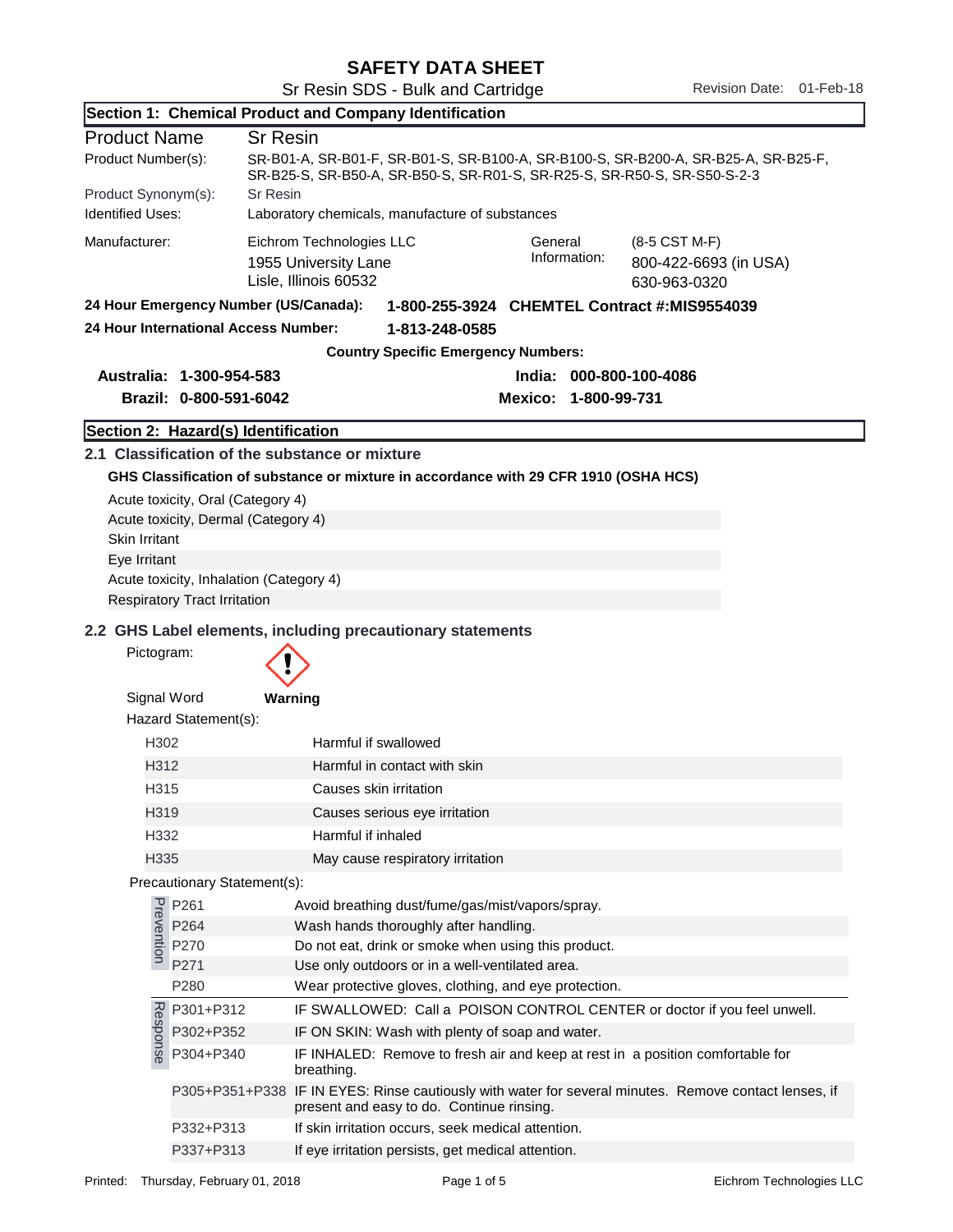|                                           | P362+P364       | Take off contaminated clothing and wash before reuse.              |            |                                                                                         |  |
|-------------------------------------------|-----------------|--------------------------------------------------------------------|------------|-----------------------------------------------------------------------------------------|--|
| Storage                                   | P403+P233       | Store in a well-ventilated place. Keep container tightly closed.   |            |                                                                                         |  |
| ഇ                                         | P501<br>Dispos. |                                                                    |            | Dispose of contents/container in accordance with federal, state, and local regulations. |  |
|                                           |                 | 2.3 Hazards Not Otherwise Classified (HNOC) or not covered by GHS: |            |                                                                                         |  |
|                                           |                 | Section 3: Composition / Information on Ingredients                |            |                                                                                         |  |
| Component                                 |                 |                                                                    | CAS Number | Percentage Range                                                                        |  |
| Nonionic Acrylic Ester Polymer            |                 | Trade Secret                                                       | 61.5%      |                                                                                         |  |
| 4,4'(5') di-t-butylcyclohexane-18-crown-6 |                 | 223719-29-7                                                        | 20.5%      |                                                                                         |  |
| N-Octanol                                 |                 |                                                                    | 111-87-5   | 18%                                                                                     |  |

| Section 3: Composition / Information on Ingredients                                                                         |                                                                                                                                                                                       |                     |                                                                                      |
|-----------------------------------------------------------------------------------------------------------------------------|---------------------------------------------------------------------------------------------------------------------------------------------------------------------------------------|---------------------|--------------------------------------------------------------------------------------|
| Component                                                                                                                   |                                                                                                                                                                                       | CAS_Number          | Percentage Range                                                                     |
| Nonionic Acrylic Ester Polymer                                                                                              |                                                                                                                                                                                       | <b>Trade Secret</b> | 61.5%                                                                                |
| 4,4'(5') di-t-butylcyclohexane-18-crown-6                                                                                   |                                                                                                                                                                                       | 223719-29-7         | 20.5%                                                                                |
| N-Octanol                                                                                                                   | 111-87-5                                                                                                                                                                              |                     | 18%                                                                                  |
| Section 4: First-aid Measures                                                                                               |                                                                                                                                                                                       |                     |                                                                                      |
| <b>General Advice</b>                                                                                                       | Symptoms of poisoning may occur after several hours; therefore medical<br>observation is recommended for at least 48 hours after exposure.                                            |                     |                                                                                      |
| Ingestion                                                                                                                   | Contact local poison control center.                                                                                                                                                  |                     |                                                                                      |
| <b>Skin Contact</b>                                                                                                         | Wash immediately with soap and copious amounts of water. Remove and wash<br>contaminated clothing promptly. If irritation develops, seek medical attention.                           |                     |                                                                                      |
| Eye Contact                                                                                                                 | Irrigate immediately with water for 15 minutes. Mechanical irritation is possible;<br>seek medical attention.                                                                         |                     |                                                                                      |
| Inhalation                                                                                                                  | Remove to fresh air. If breathing is labored, administer oxygen. If not breathing,<br>give artificial respiration. Seek medical attention.                                            |                     |                                                                                      |
| Most important symptoms and effects,<br>both acute and delayed                                                              | The most important known symptoms and effects are described in the labelling (see<br>section 2) and/or in section 11. Further important symptoms and effects are so far<br>not known. |                     |                                                                                      |
| Indication of any immediate medical<br>attention and special treatment needed antidote.                                     |                                                                                                                                                                                       |                     | Treat according to symptoms (decontamination, vital functions), no known specific    |
| Section 5: Firefighting Measures                                                                                            |                                                                                                                                                                                       |                     |                                                                                      |
| <b>Extinguishing Media</b>                                                                                                  | Foam, CO2, Dry Chemical                                                                                                                                                               |                     |                                                                                      |
| Fire and Explosion Hazards                                                                                                  | Polymer does not support flame.                                                                                                                                                       |                     |                                                                                      |
|                                                                                                                             | be toxic.                                                                                                                                                                             |                     | Highly toxic and irritating fumes may be released and extinguishing water runoff may |
| <b>Protective Equipment</b>                                                                                                 | protective equipment.                                                                                                                                                                 |                     | Wear positive pressure self-contained breathing apparatus and full personal          |
| Special Hazards                                                                                                             |                                                                                                                                                                                       |                     | Possible combustion products include carbon dioxide and carbon monoxide.             |
| Section 6: Accidental Release Measures                                                                                      |                                                                                                                                                                                       |                     |                                                                                      |
| <b>Personal Precautions</b>                                                                                                 | Use proper personal protect equipment (specified in section 8)<br>Surface may be slippery.                                                                                            |                     |                                                                                      |
| <b>Environmental Precautions</b>                                                                                            | Avoid release to the environment.                                                                                                                                                     |                     |                                                                                      |
| Methods and materials for containment Ventilate area and wash spill site after material pickup is complete.<br>and clean-up |                                                                                                                                                                                       |                     |                                                                                      |
|                                                                                                                             |                                                                                                                                                                                       |                     |                                                                                      |
|                                                                                                                             | Sweep up material and transfer to a suitable container for disposal.                                                                                                                  |                     |                                                                                      |

| Conditions for safe handling | Use mechanical exhaust if dust is formed.                                         |
|------------------------------|-----------------------------------------------------------------------------------|
| Conditions for safe storage  | Normal warehouse storage in cool, dry area is satisfactory.                       |
|                              | Keep away from strong oxidizers.                                                  |
| Specific End Use(s)          | Apart from the uses mentioned in section 1 no other specific uses are stipulated. |
|                              |                                                                                   |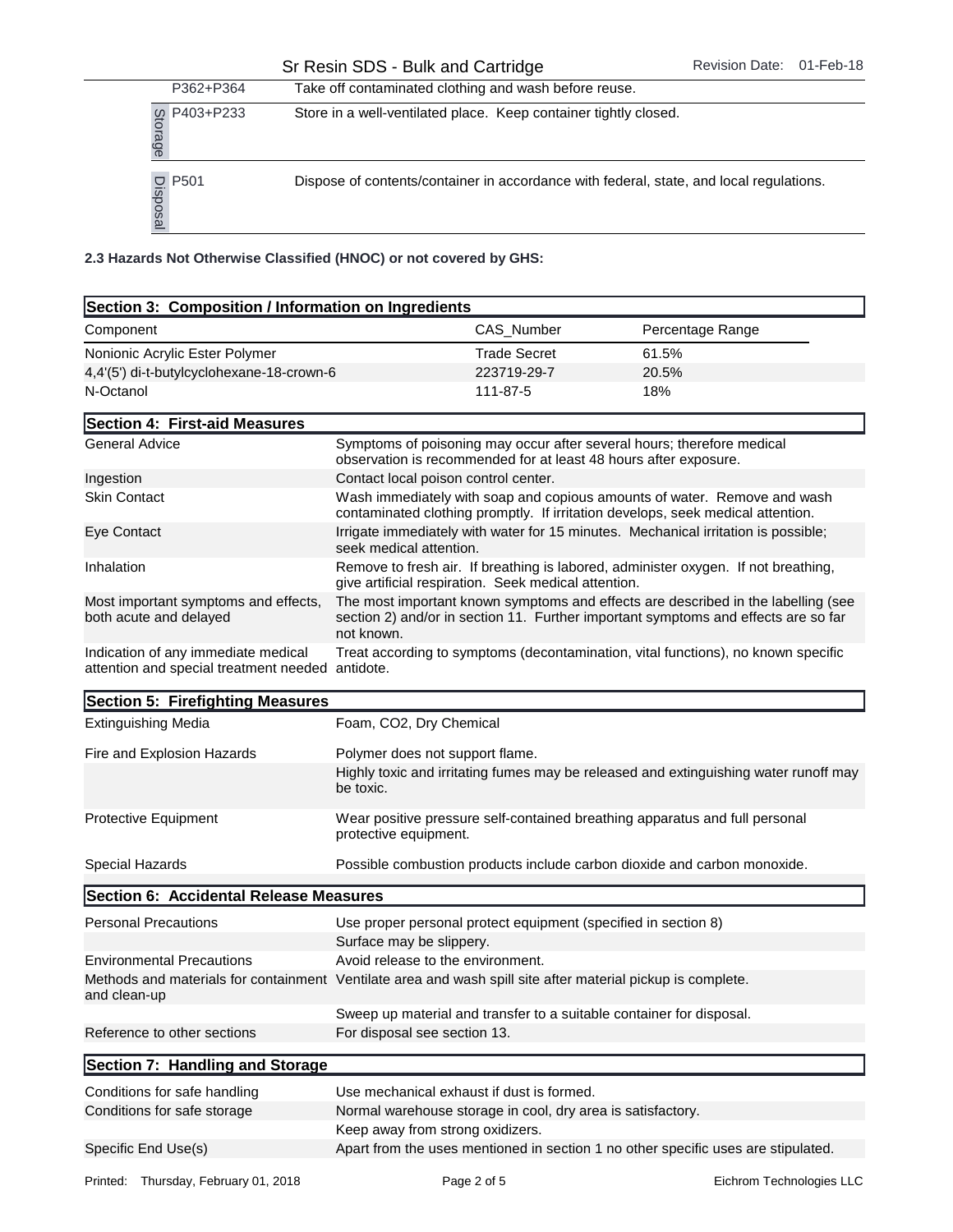|                                                                                                                                                                                                                                                                                              | Section 8: Exposure Controls / Personal Protection                                                                   |                                                                                                                                                                                            |                                                                                    |  |  |
|----------------------------------------------------------------------------------------------------------------------------------------------------------------------------------------------------------------------------------------------------------------------------------------------|----------------------------------------------------------------------------------------------------------------------|--------------------------------------------------------------------------------------------------------------------------------------------------------------------------------------------|------------------------------------------------------------------------------------|--|--|
| <b>Control Parameters</b>                                                                                                                                                                                                                                                                    | Per AIHA WEEL, 8hr-TWA for Octan-1-ol is 50 ppm.                                                                     |                                                                                                                                                                                            |                                                                                    |  |  |
| <b>Exposure Controls</b>                                                                                                                                                                                                                                                                     | Avoid contact with skin, eyes, and clothing. Wash hands before breaks and<br>immediately after handling the product. |                                                                                                                                                                                            |                                                                                    |  |  |
|                                                                                                                                                                                                                                                                                              | Mechanical exhaust is required.                                                                                      |                                                                                                                                                                                            |                                                                                    |  |  |
|                                                                                                                                                                                                                                                                                              | Do not eat, drink or smoke when using this product.                                                                  |                                                                                                                                                                                            |                                                                                    |  |  |
| Eye protection                                                                                                                                                                                                                                                                               | Wear safety glasses.                                                                                                 |                                                                                                                                                                                            |                                                                                    |  |  |
| <b>Skin Protection</b>                                                                                                                                                                                                                                                                       |                                                                                                                      | Wear impervious gloves and clean body-covering clothing.                                                                                                                                   |                                                                                    |  |  |
| Respiratory protection                                                                                                                                                                                                                                                                       |                                                                                                                      | Use NIOSH/MSHA approved respirator when handling material outside of<br>mechanical exhaust. An air-purifying respirator with an organic vapor cartridge or<br>canister may be permissible. |                                                                                    |  |  |
|                                                                                                                                                                                                                                                                                              | Do not breathe dust or mist.                                                                                         |                                                                                                                                                                                            |                                                                                    |  |  |
|                                                                                                                                                                                                                                                                                              |                                                                                                                      |                                                                                                                                                                                            |                                                                                    |  |  |
| Section 9: Physical Properties                                                                                                                                                                                                                                                               |                                                                                                                      |                                                                                                                                                                                            |                                                                                    |  |  |
|                                                                                                                                                                                                                                                                                              | Information on basic physical and chemical properties<br>Powder                                                      |                                                                                                                                                                                            |                                                                                    |  |  |
| Appearance:                                                                                                                                                                                                                                                                                  | Off-white, spherical beads                                                                                           | <b>Explosion Limits</b><br>(Upper/Lower):                                                                                                                                                  | Not Established                                                                    |  |  |
| Odor:                                                                                                                                                                                                                                                                                        | Characteristic                                                                                                       | Flash Point:                                                                                                                                                                               | Not Established                                                                    |  |  |
| Odor Threshold:                                                                                                                                                                                                                                                                              | Not Established                                                                                                      | Flammability:                                                                                                                                                                              | Not Established                                                                    |  |  |
| pH:                                                                                                                                                                                                                                                                                          | <b>Not Relevant</b>                                                                                                  | Autolgnition Temperature:                                                                                                                                                                  | Product is not self-igniting.                                                      |  |  |
| <b>Melting Point:</b>                                                                                                                                                                                                                                                                        | Not Established                                                                                                      | Decomposition                                                                                                                                                                              | Ignition Temperature is 270°C                                                      |  |  |
| <b>Boiling Point:</b>                                                                                                                                                                                                                                                                        | Not Established                                                                                                      | Temperature                                                                                                                                                                                |                                                                                    |  |  |
| <b>Relative Density:</b>                                                                                                                                                                                                                                                                     | 0.35 g/mL at 25°C                                                                                                    | VaporPressure:                                                                                                                                                                             | Not Established                                                                    |  |  |
| Solubility:                                                                                                                                                                                                                                                                                  | Insoluble in water                                                                                                   | VaporDensity:                                                                                                                                                                              | Not Established                                                                    |  |  |
| <b>Partition Coefficient:</b>                                                                                                                                                                                                                                                                | Not Established                                                                                                      | <b>Evaporation Rate:</b>                                                                                                                                                                   | Not Established                                                                    |  |  |
| Viscosity:                                                                                                                                                                                                                                                                                   | Not applicable                                                                                                       |                                                                                                                                                                                            |                                                                                    |  |  |
|                                                                                                                                                                                                                                                                                              |                                                                                                                      |                                                                                                                                                                                            |                                                                                    |  |  |
| Section 10: Stability and Reactivity                                                                                                                                                                                                                                                         |                                                                                                                      |                                                                                                                                                                                            |                                                                                    |  |  |
| Reactivity                                                                                                                                                                                                                                                                                   |                                                                                                                      | No hazardous reactions if stored and handled as indicated.                                                                                                                                 |                                                                                    |  |  |
| Hazardous reactions                                                                                                                                                                                                                                                                          | Reacts with strong oxidizing agents.                                                                                 |                                                                                                                                                                                            |                                                                                    |  |  |
| Materials to Avoid                                                                                                                                                                                                                                                                           |                                                                                                                      | Contact with strong oxidizers will degrade material.                                                                                                                                       |                                                                                    |  |  |
| Hazardous decomposition Products                                                                                                                                                                                                                                                             |                                                                                                                      | Possible combustion products include carbon monoxide and carbon dioxide.                                                                                                                   |                                                                                    |  |  |
| Section 11: Toxicology Information                                                                                                                                                                                                                                                           |                                                                                                                      |                                                                                                                                                                                            |                                                                                    |  |  |
|                                                                                                                                                                                                                                                                                              |                                                                                                                      |                                                                                                                                                                                            |                                                                                    |  |  |
|                                                                                                                                                                                                                                                                                              |                                                                                                                      | from the properties of the individual components.                                                                                                                                          | The product has not been tested. The statements on toxicology have been derived    |  |  |
| Other                                                                                                                                                                                                                                                                                        |                                                                                                                      |                                                                                                                                                                                            |                                                                                    |  |  |
|                                                                                                                                                                                                                                                                                              | available on 9-Mar-2012:<br>Harmful<br>Irritant                                                                      | General EU Classification Guidelines for Preparations as issued in the revision                                                                                                            | The product shows the following dangers according to the calculation method of the |  |  |
| <b>Acute Toxicity</b>                                                                                                                                                                                                                                                                        |                                                                                                                      |                                                                                                                                                                                            |                                                                                    |  |  |
| <b>Oral Effects</b>                                                                                                                                                                                                                                                                          |                                                                                                                      | Polymer, Oral LD50 $>$ 5,000 mg/kg (rat).<br>LD50 for cyclocrown has not been determined.                                                                                                  |                                                                                    |  |  |
|                                                                                                                                                                                                                                                                                              |                                                                                                                      |                                                                                                                                                                                            |                                                                                    |  |  |
| LD50 for octan-1-ol is 1790 mg/kg (mouse).<br><b>Inhalation Effects</b><br>No data available for acute inhalation effects of this product.<br>No data available. May cause irritation or corneal injury.<br>Eye Effects<br><b>Dermal Effects</b><br>Octan-1-ol can be absorbed through skin. |                                                                                                                      |                                                                                                                                                                                            |                                                                                    |  |  |
|                                                                                                                                                                                                                                                                                              |                                                                                                                      |                                                                                                                                                                                            |                                                                                    |  |  |
| Skin corrosion/irritation                                                                                                                                                                                                                                                                    |                                                                                                                      | Irritant to skin and mucous membranes.                                                                                                                                                     |                                                                                    |  |  |
|                                                                                                                                                                                                                                                                                              |                                                                                                                      |                                                                                                                                                                                            |                                                                                    |  |  |

Serious eye damage/irritation

Irritant to eye. Respiratory or skin sensitization

Printed: Thursday, February 01, 2018 **Page 3 of 5** Page 3 of 5 Eichrom Technologies LLC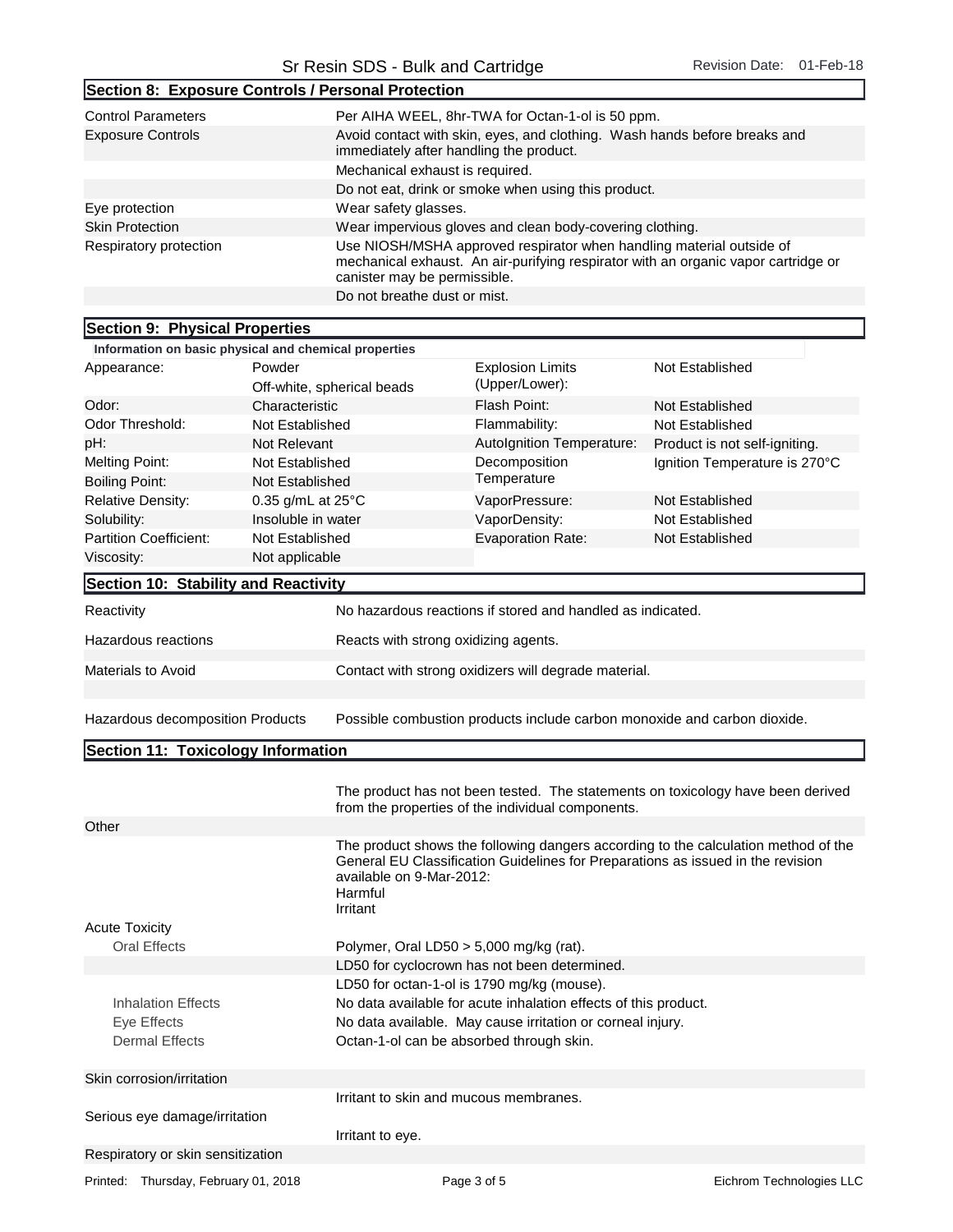|                                | Based on the ingredients, there is no suspicion of a skin-sensitizing potential. |
|--------------------------------|----------------------------------------------------------------------------------|
|                                | No data available regarding respiratory sensitization effects of this product.   |
| <b>Germ Cell Mutagenicity</b>  |                                                                                  |
|                                | No data available regarding mutagenic effects of this product.                   |
| Carcinogenicity                |                                                                                  |
|                                | No data available regarding carcinogenic effects of this product.                |
| Reproductive Toxicity          |                                                                                  |
|                                | No data available regarding reproductive effects of this product.                |
| Specific Target Organ Toxicity |                                                                                  |
| Single Exposure                | No data available regarding specific target organ toxicity single exposure.      |
| <b>Repeated Exposure</b>       | No data available regarding specific target organ toxicity repeated exposure.    |
| <b>Aspiration Hazard</b>       |                                                                                  |
|                                | No data available regarding the aspiration hazard of this product.               |

| Section 12: Ecological Information  |                                                                                                                                                                  |
|-------------------------------------|------------------------------------------------------------------------------------------------------------------------------------------------------------------|
| <b>Aquatic Toxicity</b>             | *The product has not been tested. The statement has been derived from the<br>properties of individual components using an additivity method.                     |
| Persistance and degradability       | No data are available for persistance and degradability.                                                                                                         |
| Bioaccumulative potential           | No data are available for bioaccumulative potential.                                                                                                             |
| Mobility in Soil                    | No data are available for mobility in soil.                                                                                                                      |
| PBT/vPvB assessment                 | PBT/vPvB assessment not available as chemical safety assessment not<br>required/not conducted.                                                                   |
| Other                               | An environmental hazard cannot be excluded in the event of unprofessional<br>handling or disposal. Very toxic to aquatic life with long lasting effects.         |
| Section 13: Disposal Considerations |                                                                                                                                                                  |
| General                             | Dispose of contents/container in accordance with federal, state, and local<br>regulations.                                                                       |
| Unused:                             | Bury resin in licensed landfill or burn in approved incinerator equipped with an<br>afterburner and scrubber according to local, state, and federal regulations. |
| Used:                               | For resin contaminated with hazardous materials, dispose of mixture as hazardous<br>material according to local, state, and federal regulations.                 |
| Section 14: Transport Information   |                                                                                                                                                                  |
| Air Transport:                      | Not Hazardous per IATA 2014                                                                                                                                      |
| Ground Transport:                   | Not D.O.T. Hazardous                                                                                                                                             |
| Water Transport:                    | Not Hazardous per IMDG 2012.                                                                                                                                     |
| Section 15: Regulatory Information  |                                                                                                                                                                  |
| US Federal Regulations              |                                                                                                                                                                  |
|                                     | Toxic Substances Control Act (TSCA): This material is provided to you under the                                                                                  |

|                      | Toxic Substances Control Act (TSCA): This material is provided to you under th<br>research and development (R&D) exemption. |
|----------------------|-----------------------------------------------------------------------------------------------------------------------------|
| US State Regulations |                                                                                                                             |
|                      | A component, Octan-1-ol [CAS 111-87-5], is listed on the following state right to<br>know lists:<br>MN. PA                  |
|                      |                                                                                                                             |

## Section 16: Other Information